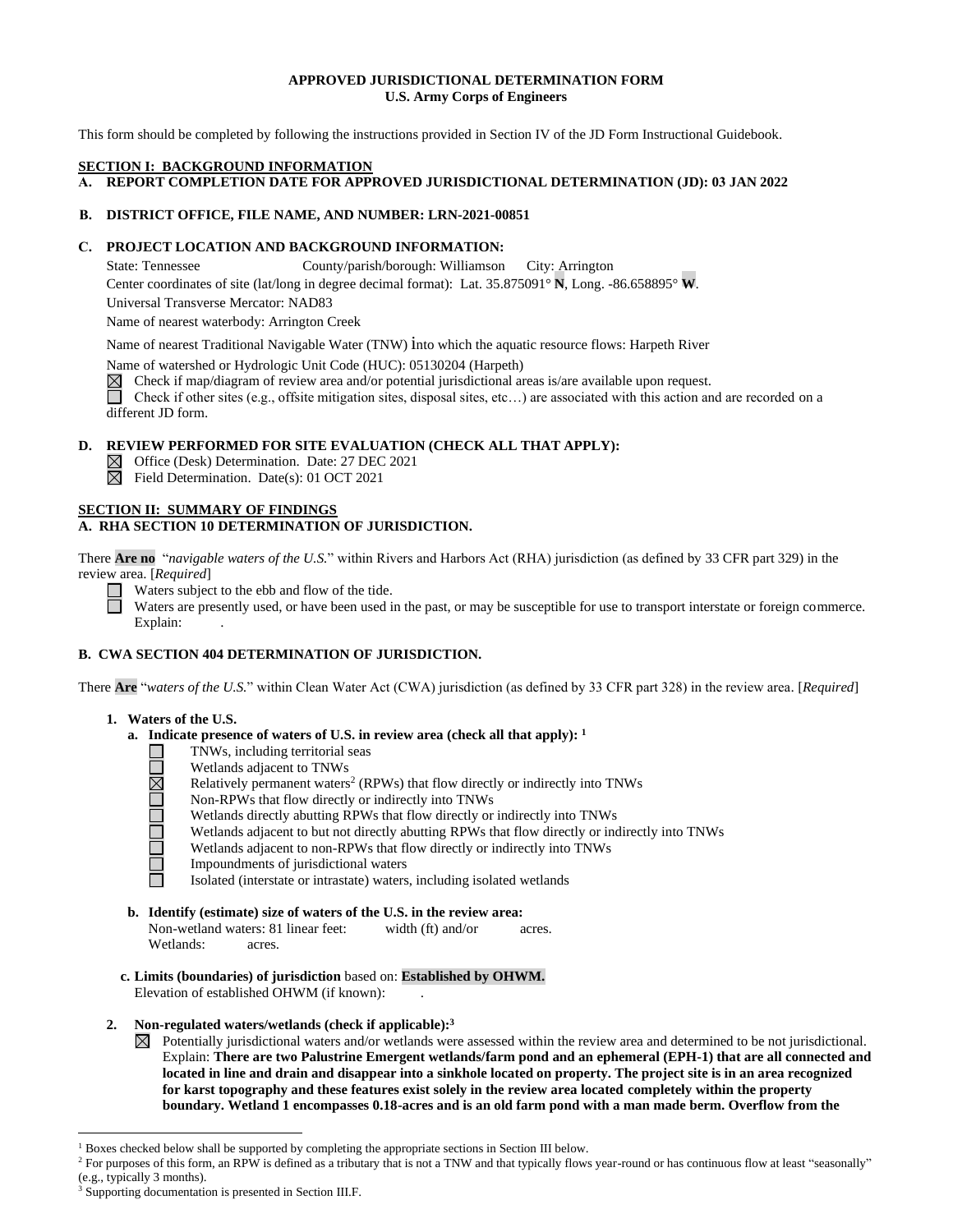**pond/ Wetland 1 flows into Wetland 2 which encompasses 0.05-Acres. The ephemeral reach (EPH-1) is 148 linear feet and because it flows into the wetlands/farm pond and ultimately sinks with no known connection to a TNW, it is considered non-jurisdictional. EPH-1, Wetland 1/Farm Pond, and Wetland 2 do not drain directly or indirectly to any waters of the U.S. and do not support a link to interstate or foreign commerce because it is not known to be used by interstate or foreign travelers for recreation or other purposes; does not produce fish or shellfish that could be taken and sold in interstate or foreign commerce and is not known to be used for industrial purposes by industries in interstate commerce. The USACE considers these aquatic features isolated and non-jurisdictional under Section 404 of the CWA** .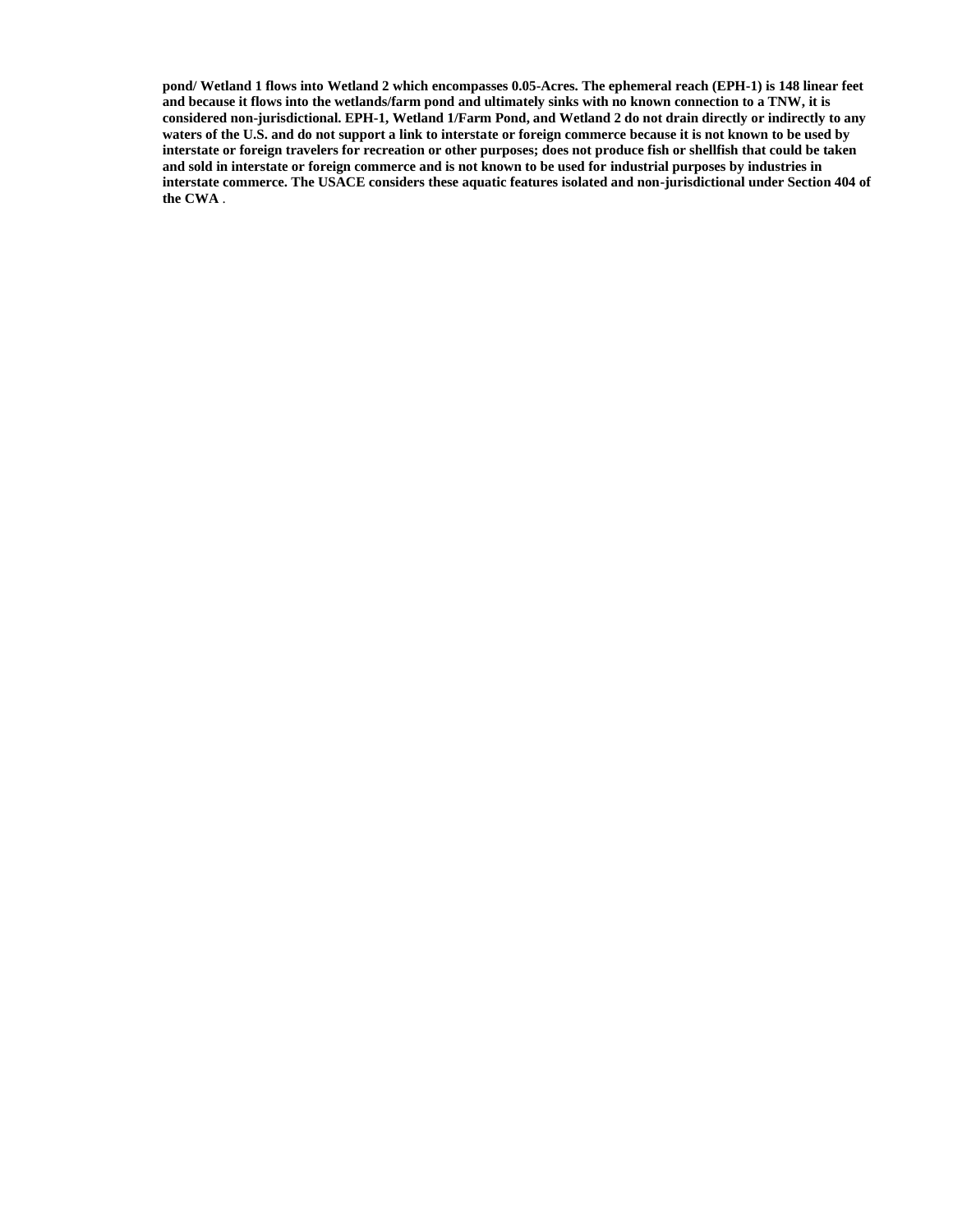### **SECTION III: CWA ANALYSIS**

#### **A. TNWs AND WETLANDS ADJACENT TO TNWs**

**The agencies will assert jurisdiction over TNWs and wetlands adjacent to TNWs. If the aquatic resource is a TNW, complete Section III.A.1 and Section III.D.1. only; if the aquatic resource is a wetland adjacent to a TNW, complete Sections III.A.1 and 2 and Section III.D.1.; otherwise, see Section III.B below**.

**1. TNW** 

Identify TNW: .

Summarize rationale supporting determination: .

#### **2. Wetland adjacent to TNW**

Summarize rationale supporting conclusion that wetland is "adjacent": .

# **B. CHARACTERISTICS OF TRIBUTARY (THAT IS NOT A TNW) AND ITS ADJACENT WETLANDS (IF ANY):**

**This section summarizes information regarding characteristics of the tributary and its adjacent wetlands, if any, and it helps determine whether or not the standards for jurisdiction established under Rapanos have been met.** 

**The agencies will assert jurisdiction over non-navigable tributaries of TNWs where the tributaries are "relatively permanent waters" (RPWs), i.e. tributaries that typically flow year-round or have continuous flow at least seasonally (e.g., typically 3 months). A wetland that directly abuts an RPW is also jurisdictional. If the aquatic resource is not a TNW, but has year-round (perennial) flow, skip to Section III.D.2. If the aquatic resource is a wetland directly abutting a tributary with perennial flow, skip to Section III.D.4.**

**A wetland that is adjacent to but that does not directly abut an RPW requires a significant nexus evaluation. Corps districts and EPA regions will include in the record any available information that documents the existence of a significant nexus between a relatively permanent tributary that is not perennial (and its adjacent wetlands if any) and a traditional navigable water, even though a significant nexus finding is not required as a matter of law.**

**If the waterbody<sup>4</sup> is not an RPW, or a wetland directly abutting an RPW, a JD will require additional data to determine if the waterbody has a significant nexus with a TNW. If the tributary has adjacent wetlands, the significant nexus evaluation must consider the tributary in combination with all of its adjacent wetlands. This significant nexus evaluation that combines, for analytical purposes, the tributary and all of its adjacent wetlands is used whether the review area identified in the JD request is the tributary, or its adjacent wetlands, or both. If the JD covers a tributary with adjacent wetlands, complete Section III.B.1 for the tributary, Section III.B.2 for any onsite wetlands, and Section III.B.3 for all wetlands adjacent to that tributary, both onsite and offsite. The determination whether a significant nexus exists is determined in Section III.C below.**

**1. Characteristics of non-TNWs that flow directly or indirectly into TNW**

**(i) General Area Conditions:** Watershed size: 3.84 **square miles** Drainage area: 123 **acres** Average annual rainfall: 53.6 inches Average annual snowfall: 3.1 inches

### **(ii) Physical Characteristics:**

(a) Relationship with TNW: Tributary flows directly into TNW.  $\boxtimes$  Tributary flows through  $3$  tributaries before entering TNW.

Project waters are **5-10** river miles from TNW. Project waters are **1 (or less)** river miles from RPW. Project waters are **2-5** aerial (straight) miles from TNW. Project waters are **2-5** aerial (straight) miles from RPW. Project waters cross or serve as state boundaries. Explain: N/A.

Identify flow route to TNW<sup>5</sup>: Intermittent flows into an unnamed tributary that flows into Paige Branch which flows into Arrington Creek which flows into the Harpeth River (TNW).

<sup>4</sup> Note that the Instructional Guidebook contains additional information regarding swales, ditches, washes, and erosional features generally and in the arid West.

<sup>5</sup> Flow route can be described by identifying, e.g., tributary a, which flows through the review area, to flow into tributary b, which then flows into TNW.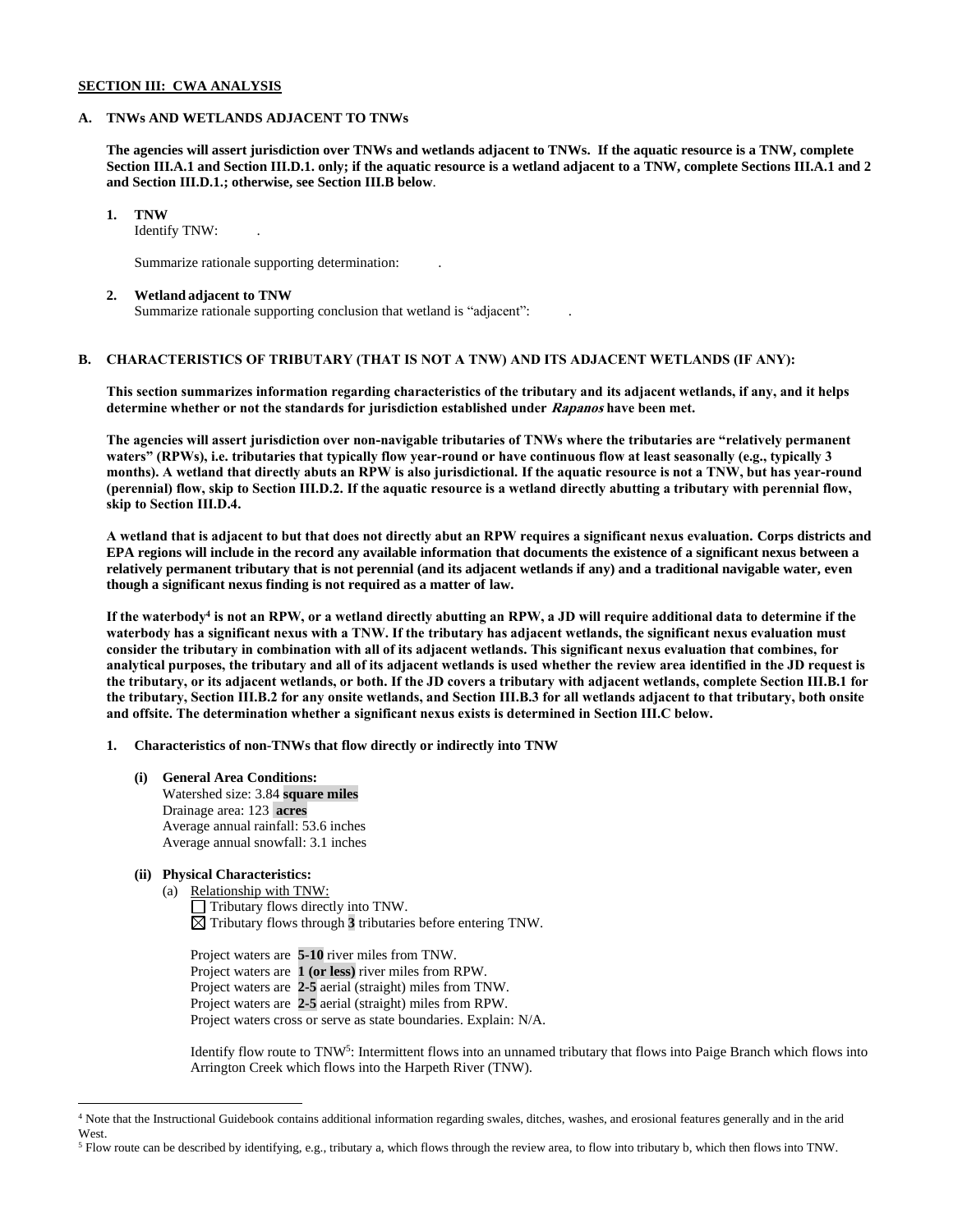Tributary stream order, if known: 1.

| (b) General Tributary Characteristics (check all that apply):<br><b>Tributary</b> is:<br>$\boxtimes$ Natural<br>Artificial (man-made). Explain:<br>Manipulated (man-altered). Explain:                                                                                                                                                                                                                                                                                                                                                                                                                                                                                                                      |
|-------------------------------------------------------------------------------------------------------------------------------------------------------------------------------------------------------------------------------------------------------------------------------------------------------------------------------------------------------------------------------------------------------------------------------------------------------------------------------------------------------------------------------------------------------------------------------------------------------------------------------------------------------------------------------------------------------------|
| <b>Tributary</b> properties with respect to top of bank (estimate):<br>Average width: 2 feet<br>Average depth: <1ft feet<br>Average side slopes: 3:1.                                                                                                                                                                                                                                                                                                                                                                                                                                                                                                                                                       |
| Primary tributary substrate composition (check all that apply):<br>$\Box$ Silts<br>Sands<br>Concrete<br>$\boxtimes$ Cobbles<br>Gravel<br>Muck<br>Vegetation. Type/% cover:<br>$\boxtimes$ Bedrock<br>Other. Explain:                                                                                                                                                                                                                                                                                                                                                                                                                                                                                        |
| Tributary condition/stability [e.g., highly eroding, sloughing banks]. Explain:<br>Presence of run/riffle/pool complexes. Explain: bed and bank shallow but readily observable throughout reach. Sorting<br>of small rock. Rock and small roots acting as grade controls. A few weak riffle pool-pool sequences with some water in pools and<br>channel saturated. No fibrous roots or upland plants within channel.<br>Tributary geometry: Relatively straight<br>Tributary gradient (approximate average slope): 1-2 %                                                                                                                                                                                    |
| $(c)$ Flow:<br>Tributary provides for: Intermittent but not seasonal flow<br>Estimate average number of flow events in review area/year: 11-20<br>Describe flow regime: Intermittent.<br>Other information on duration and volume:                                                                                                                                                                                                                                                                                                                                                                                                                                                                          |
| Surface flow is: Discrete and confined. Characteristics: Steep grade down towards Paige Branch.                                                                                                                                                                                                                                                                                                                                                                                                                                                                                                                                                                                                             |
| Subsurface flow: No. Explain findings:<br>$\Box$ Dye (or other) test performed:                                                                                                                                                                                                                                                                                                                                                                                                                                                                                                                                                                                                                             |
| Tributary has (check all that apply):<br>$\boxtimes$ Bed and banks<br>$\boxtimes$ OHWM <sup>6</sup> (check all indicators that apply):<br>$\boxtimes$ clear, natural line impressed on the bank<br>the presence of litter and debris<br>$\boxtimes$ changes in the character of soil<br>destruction of terrestrial vegetation<br>shelving<br>the presence of wrack line<br>$\boxtimes$ vegetation matted down, bent, or absent<br>$\boxtimes$<br>sediment sorting<br>leaf litter disturbed or washed away<br>scour<br>sediment deposition<br>multiple observed or predicted flow events<br>water staining<br>abrupt change in plant community<br>other (list):<br>Discontinuous OHWM. <sup>7</sup> Explain: |
| If factors other than the OHWM were used to determine lateral extent of CWA jurisdiction (check all that apply):<br>$\Box$ High Tide Line indicated by:<br>Mean High Water Mark indicated by:<br>$\Box$<br>oil or scum line along shore objects<br>survey to available datum;<br>fine shell or debris deposits (foreshore)<br>physical markings;<br>physical markings/characteristics<br>vegetation lines/changes in vegetation types.<br>tidal gauges<br>other (list):                                                                                                                                                                                                                                     |
| (iii) Chemical Characteristics:<br>Characterize tributary (e.g., water color is clear, discolored, oily film; water quality; general watershed characteristics, etc.).<br>Explain: Dry at time of observation.                                                                                                                                                                                                                                                                                                                                                                                                                                                                                              |

Identify specific pollutants, if known: N/A.

<sup>6</sup>A natural or man-made discontinuity in the OHWM does not necessarily sever jurisdiction (e.g., where the stream temporarily flows underground, or where the OHWM has been removed by development or agricultural practices). Where there is a break in the OHWM that is unrelated to the waterbody's flow regime (e.g., flow over a rock outcrop or through a culvert), the agencies will look for indicators of flow above and below the break. 7 Ibid.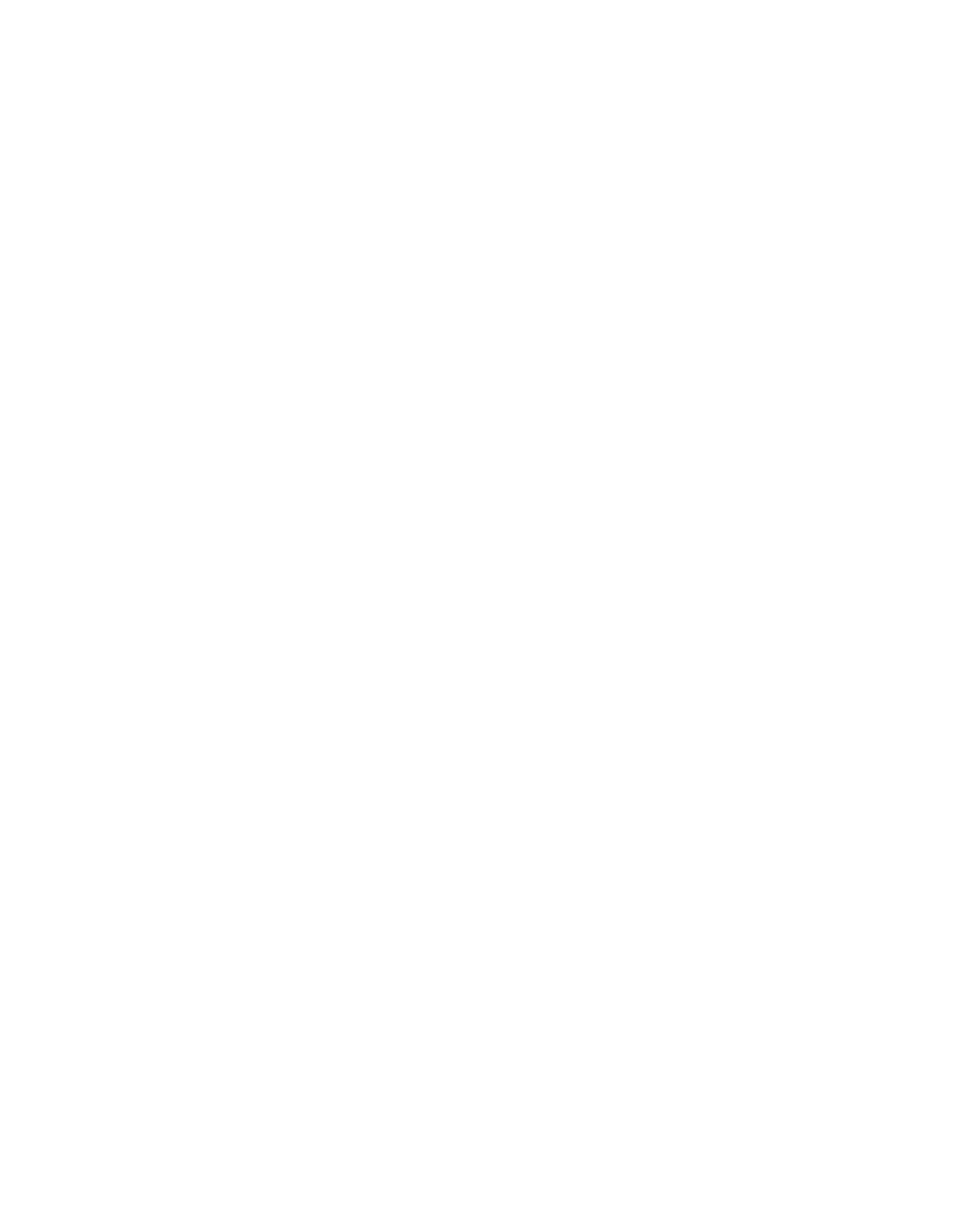### **(iv) Biological Characteristics. Channel supports (check all that apply):**

- $\boxtimes$  Riparian corridor. Characteristics (type, average width): Forested.
- Wetland fringe. Characteristics:
- $\Box$  Habitat for:
	- Federally Listed species. Explain findings:
	- Fish/spawn areas. Explain findings:
	- $\Box$  Other environmentally-sensitive species. Explain findings:

 $\Box$  Aquatic/wildlife diversity. Explain findings:

### **2. Characteristics of wetlands adjacent to non-TNW that flow directly or indirectly into TNW**

#### **(i) Physical Characteristics:**

- (a) General Wetland Characteristics: Properties: Wetland size: acres Wetland type. Explain: Wetland quality. Explain: Project wetlands cross or serve as state boundaries. Explain: .
- (b) General Flow Relationship with Non-TNW: Flow is: Pick List. Explain:

Surface flow is**: Pick List**  Characteristics: .

Subsurface flow: **Pick List**. Explain findings: .  $\Box$  Dye (or other) test performed:

#### (c) Wetland Adjacency Determination with Non-TNW:

 $\Box$  Directly abutting

Not directly abutting

- Discrete wetland hydrologic connection. Explain:
- Ecological connection. Explain:
- $\Box$  Separated by berm/barrier. Explain:

### (d) Proximity (Relationship) to TNW

Project wetlands are **Pick List** river miles from TNW. Project waters are **Pick List** aerial (straight) miles from TNW. Flow is from: **Pick List.** Estimate approximate location of wetland as within the **Pick List** floodplain.

#### **(ii) Chemical Characteristics:**

Characterize wetland system (e.g., water color is clear, brown, oil film on surface; water quality; general watershed characteristics; etc.). Explain:

Identify specific pollutants, if known: .

### **(iii) Biological Characteristics. Wetland supports (check all that apply):**

- $\Box$  Riparian buffer. Characteristics (type, average width):
	- Vegetation type/percent cover. Explain: .
- Habitat for:
	- Federally Listed species. Explain findings:
	- Fish/spawn areas. Explain findings:
	- Other environmentally-sensitive species. Explain findings: .
	- $\Box$  Aquatic/wildlife diversity. Explain findings:

### **3. Characteristics of all wetlands adjacent to the tributary (if any)**

All wetland(s) being considered in the cumulative analysis: **Pick List** Approximately ( ) acres in total are being considered in the cumulative analysis.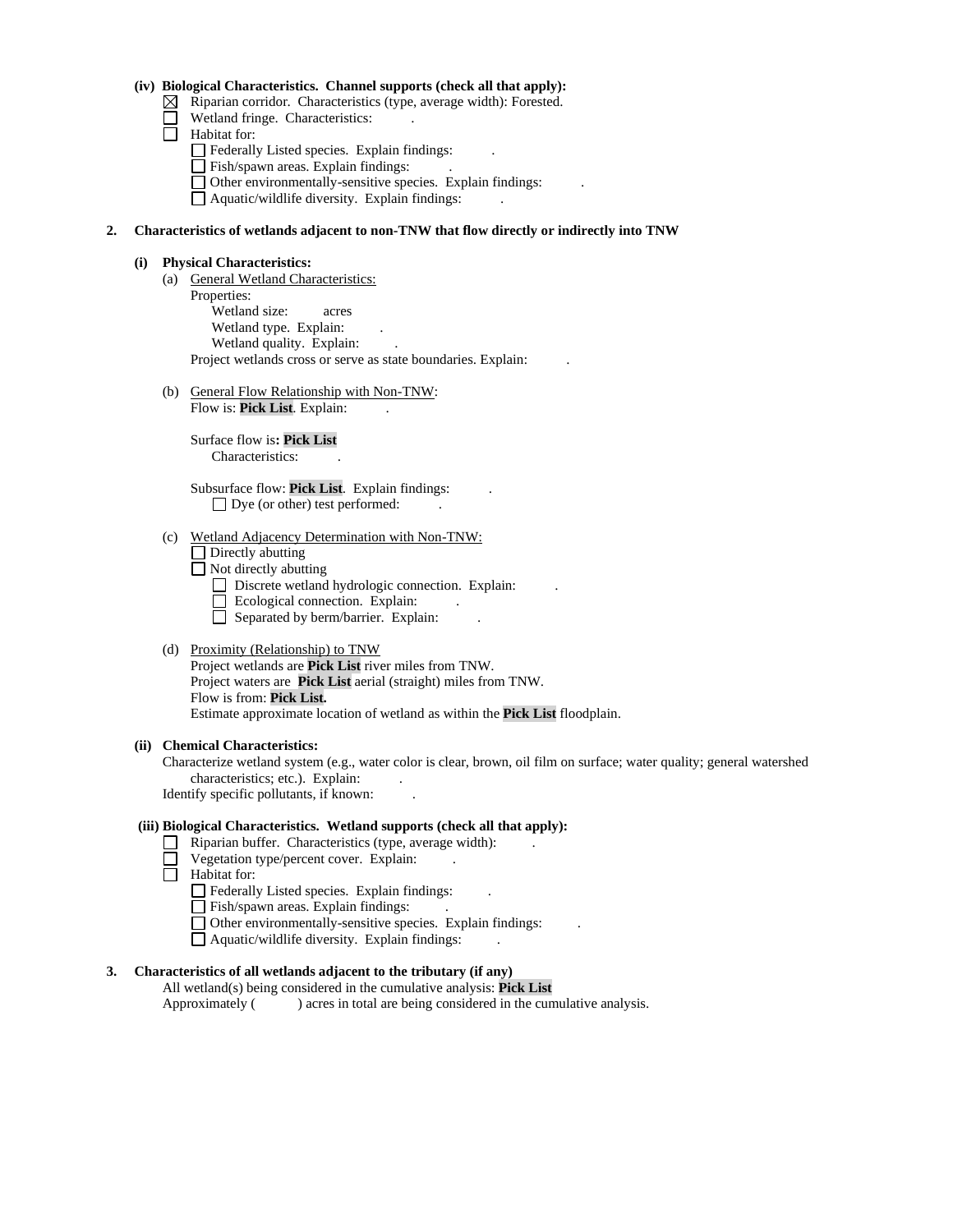For each wetland, specify the following:

Directly abuts? (Y/N) Size (in acres) Directly abuts? (Y/N) Size (in acres)

Summarize overall biological, chemical and physical functions being performed: .

#### **C. SIGNIFICANT NEXUS DETERMINATION**

**A significant nexus analysis will assess the flow characteristics and functions of the tributary itself and the functions performed by any wetlands adjacent to the tributary to determine if they significantly affect the chemical, physical, and biological integrity of a TNW. For each of the following situations, a significant nexus exists if the tributary, in combination with all of its adjacent wetlands, has more than a speculative or insubstantial effect on the chemical, physical and/or biological integrity of a TNW. Considerations when evaluating significant nexus include, but are not limited to the volume, duration, and frequency of the flow of water in the tributary and its proximity to a TNW, and the functions performed by the tributary and all its adjacent wetlands. It is not appropriate to determine significant nexus based solely on any specific threshold of distance (e.g. between a tributary and its adjacent wetland or between a tributary and the TNW). Similarly, the fact an adjacent wetland lies within or outside of a floodplain is not solely determinative of significant nexus.** 

**Draw connections between the features documented and the effects on the TNW, as identified in the** *Rapanos* **Guidance and discussed in the Instructional Guidebook. Factors to consider include, for example:**

- Does the tributary, in combination with its adjacent wetlands (if any), have the capacity to carry pollutants or flood waters to TNWs, or to reduce the amount of pollutants or flood waters reaching a TNW?
- Does the tributary, in combination with its adjacent wetlands (if any), provide habitat and lifecycle support functions for fish and other species, such as feeding, nesting, spawning, or rearing young for species that are present in the TNW?
- Does the tributary, in combination with its adjacent wetlands (if any), have the capacity to transfer nutrients and organic carbon that support downstream foodwebs?
- Does the tributary, in combination with its adjacent wetlands (if any), have other relationships to the physical, chemical, or biological integrity of the TNW?

#### **Note: the above list of considerations is not inclusive and other functions observed or known to occur should be documented below:**

- **1. Significant nexus findings for non-RPW that has no adjacent wetlands and flows directly or indirectly into TNWs.** Explain findings of presence or absence of significant nexus below, based on the tributary itself, then go to Section III.D: .
- **2. Significant nexus findings for non-RPW and its adjacent wetlands, where the non-RPW flows directly or indirectly into TNWs.** Explain findings of presence or absence of significant nexus below, based on the tributary in combination with all of its adjacent wetlands, then go to Section III.D: .
- **3. Significant nexus findings for wetlands adjacent to an RPW but that do not directly abut the RPW.** Explain findings of presence or absence of significant nexus below, based on the tributary in combination with all of its adjacent wetlands, then go to Section III.D:

### **D. DETERMINATIONS OF JURISDICTIONAL FINDINGS. THE SUBJECT WATERS/WETLANDS ARE (CHECK ALL THAT APPLY):**

**1. TNWs and Adjacent Wetlands.** Check all that apply and provide size estimates in review area:<br>
TNWs: linear feet width (ft), Or, acres.  $linear feet \t width (ft), Or, \t acres.$ Wetlands adjacent to TNWs: acres.

# **2. RPWs that flow directly or indirectly into TNWs.**

- Tributaries of TNWs where tributaries typically flow year-round are jurisdictional. Provide data and rationale indicating that tributary is perennial: .
- $\boxtimes$  Tributaries of TNW where tributaries have continuous flow "seasonally" (e.g., typically three months each year) are jurisdictional. Data supporting this conclusion is provided at Section III.B. Provide rationale indicating that tributary flows seasonally: Bed and bank shallow but readily observable throughout reach. Sorting of small rock. Rock and small roots acting as grade controls. a few weak riffle-pool sequences with some water in pools and channel saturated. No fibrous roots or upland plants within channel.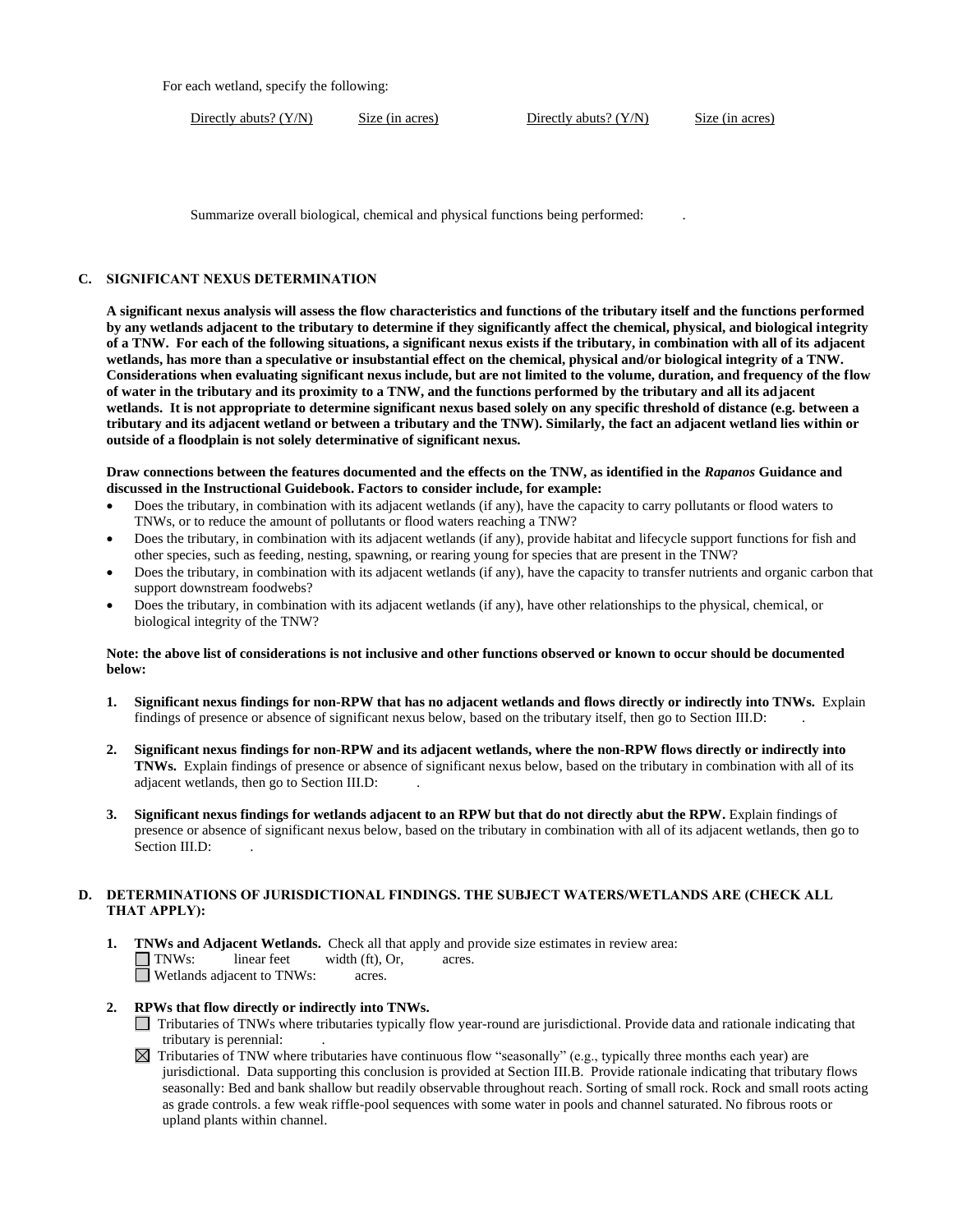Provide estimates for jurisdictional waters in the review area (check all that apply):

 $\boxtimes$  Tributary waters: **81** linear feet width (ft).

□ Other non-wetland waters: acres.

Identify type(s) of waters: .

#### **3. Non-RPWs<sup>8</sup> that flow directly or indirectly into TNWs.**

Waterbody that is not a TNW or an RPW, but flows directly or indirectly into a TNW, and it has a significant nexus with a TNW is jurisdictional. Data supporting this conclusion is provided at Section III.C.

Provide estimates for jurisdictional waters within the review area (check all that apply):

□ Tributary waters: linear feet width (ft).

- **D** Other non-wetland waters: acres.
	- Identify type(s) of waters: **.**

### **4. Wetlands directly abutting an RPW that flow directly or indirectly into TNWs.**

- Wetlands directly abut RPW and thus are jurisdictional as adjacent wetlands.  $\Box$ 
	- Wetlands directly abutting an RPW where tributaries typically flow year-round. Provide data and rationale indicating that tributary is perennial in Section III.D.2, above. Provide rationale indicating that wetland is directly abutting an RPW: **.**
	- Wetlands directly abutting an RPW where tributaries typically flow "seasonally." Provide data indicating that tributary is seasonal in Section III.B and rationale in Section III.D.2, above. Provide rationale indicating that wetland is directly abutting an RPW: .

Provide acreage estimates for jurisdictional wetlands in the review area: acres.

- **5. Wetlands adjacent to but not directly abutting an RPW that flow directly or indirectly into TNWs.**
	- $\Box$  Wetlands that do not directly abut an RPW, but when considered in combination with the tributary to which they are adjacent and with similarly situated adjacent wetlands, have a significant nexus with a TNW are jurisidictional. Data supporting this conclusion is provided at Section III.C.

Provide acreage estimates for jurisdictional wetlands in the review area: acres.

#### **6. Wetlands adjacent to non-RPWs that flow directly or indirectly into TNWs.**

 $\Box$  Wetlands adjacent to such waters, and have when considered in combination with the tributary to which they are adjacent and with similarly situated adjacent wetlands, have a significant nexus with a TNW are jurisdictional. Data supporting this conclusion is provided at Section III.C.

Provide estimates for jurisdictional wetlands in the review area: acres.

#### **7. Impoundments of jurisdictional waters. 9**

As a general rule, the impoundment of a jurisdictional tributary remains jurisdictional.

- Demonstrate that impoundment was created from "waters of the U.S.," or
- Demonstrate that water meets the criteria for one of the categories presented above (1-6), or
- П Demonstrate that water is isolated with a nexus to commerce (see E below).
- **E. ISOLATED [INTERSTATE OR INTRA-STATE] WATERS, INCLUDING ISOLATED WETLANDS, THE USE, DEGRADATION OR DESTRUCTION OF WHICH COULD AFFECT INTERSTATE COMMERCE, INCLUDING ANY SUCH WATERS (CHECK ALL THAT APPLY):<sup>10</sup>**
	- which are or could be used by interstate or foreign travelers for recreational or other purposes.
	- □ from which fish or shellfish are or could be taken and sold in interstate or foreign commerce.
	- П which are or could be used for industrial purposes by industries in interstate commerce.
		- Interstate isolated waters.Explain: .
	- □ Other factors. Explain:

<sup>8</sup>See Footnote # 3.

<sup>&</sup>lt;sup>9</sup> To complete the analysis refer to the key in Section III.D.6 of the Instructional Guidebook.

**<sup>10</sup> Prior to asserting or declining CWA jurisdiction based solely on this category, Corps Districts will elevate the action to Corps and EPA HQ for review consistent with the process described in the Corps/EPA** *Memorandum Regarding CWA Act Jurisdiction Following Rapanos.*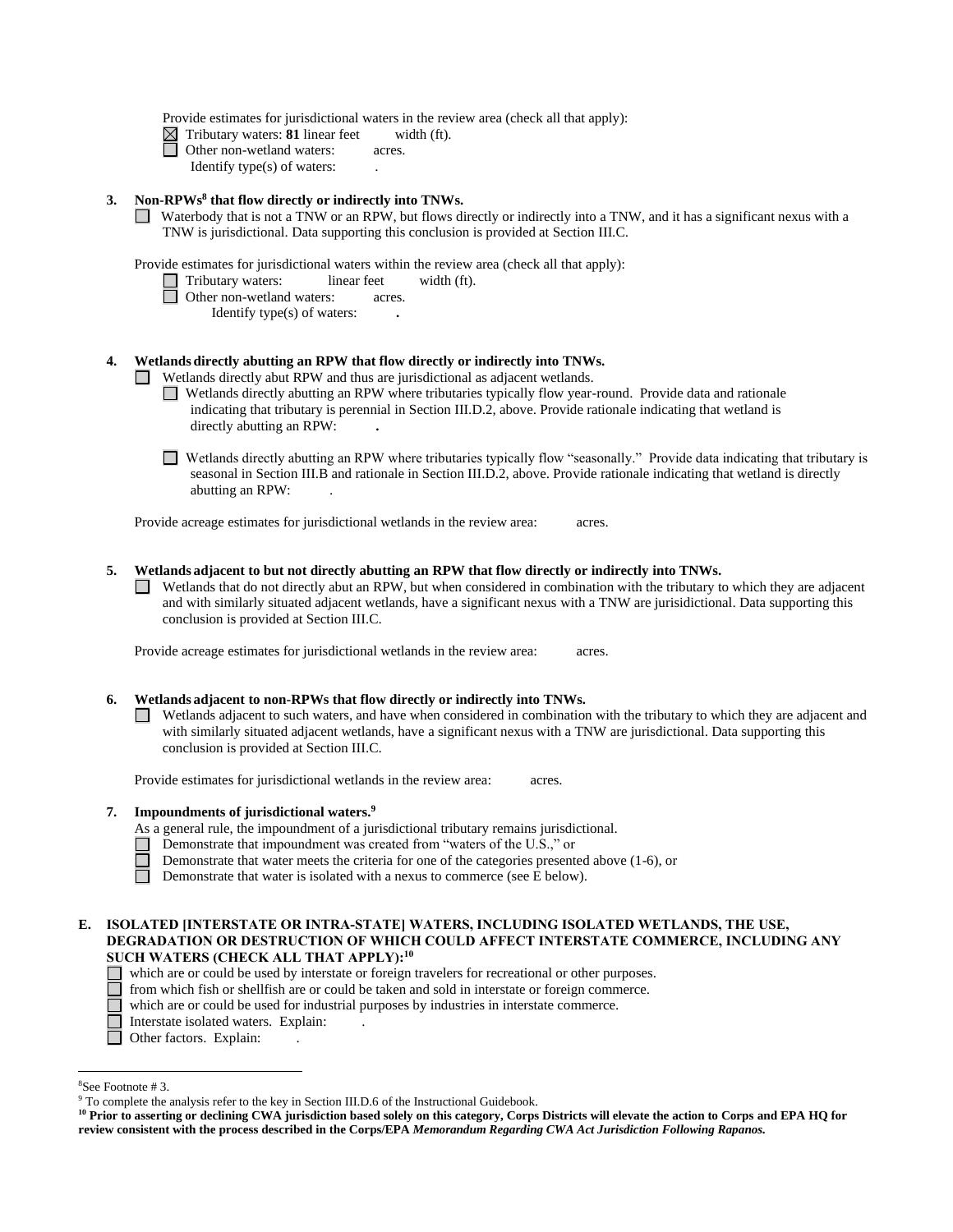#### **Identify water body and summarize rationale supporting determination:** .

Provide estimates for jurisdictional waters in the review area (check all that apply):

Tributary waters: linear feet width (ft).

□ Other non-wetland waters: acres.

Identify type(s) of waters: **.**

□ Wetlands: acres.

#### **F. NON-JURISDICTIONAL WATERS, INCLUDING WETLANDS (CHECK ALL THAT APPLY):**

- If potential wetlands were assessed within the review area, these areas did not meet the criteria in the 1987 Corps of Engineers Wetland Delineation Manual and/or appropriate Regional Supplements.
- Review area included isolated waters with no substantial nexus to interstate (or foreign) commerce.

 $\boxtimes$  Prior to the Jan 2001 Supreme Court decision in "*SWANCC*," the review area would have been regulated based solely on the "Migratory Bird Rule" (MBR).

Waters do not meet the "Significant Nexus" standard, where such a finding is required for jurisdiction. Explain: **.**

 $\boxtimes$ Other: (explain, if not covered above): **The USACE reviewed information submitted by Grow Environmental Solutions, LLC, on September 22, 2021, as well as conducted a desktop review and an on-site field visit to determine the jurisdiction of aquatic features in the review area. The submittal and desktop review included aerial imagery (current and historical), NRCS Soils Map, National Wetland Inventory Map, site photographs, precipitation information, a desktop review of the National Hydrologic Dataset (NHD Map, LIDAR (Light Detection and Ranging), Digital Elevation Maps and topo maps, as well as a site inspection of the review area on October 1, 2021, by USACE.**

**The project site is in an area recognized for karst topography and these features exist solely in the review area located completely within the property boundary. Wetland 1/Farm Pond encompasses 0.18-acres and is an old farm pond with a man made berm. Overflow from the pond/ Wetland 1 flows into Wetland 2 which encompasses 0.05-Acres. The ephemeral reach (EPH-1) is 148 linear feet and because it flows into the wetlands and ultimately sinks with no known connection to a TNW, it is considered a nonjurisdictional tributary.**

**EPH-1, Wetland 1/Farm Pond, and Wetland 2 do not drain directly or indirectly to any waters of the U.S. and do not support a link to interstate or foreign commerce because it is not known to be used by interstate or foreign travelers for recreation or other purposes; does not produce fish or shellfish that could be taken and sold in interstate or foreign commerce and is not known to be used for industrial purposes by industries in interstate commerce. The USACE considers these aquatic features as not Waters of the U.S. and are not jurisdictional under §404 of the Clean Water Act as defined by 33 CFR Part 328.3(a).**

Provide acreage estimates for non-jurisdictional waters in the review area, where the sole potential basis of jurisdiction is the MBR factors (i.e., presence of migratory birds, presence of endangered species, use of water for irrigated agriculture), using best professional judgment (check all that apply):

- Non-wetland waters (i.e., rivers, streams): linear feet width (ft).
- Г Lakes/ponds: acres.
	- Other non-wetland waters: acres. List type of aquatic resource:
- П Wetlands: acres.

Provide acreage estimates for non-jurisdictional waters in the review area that do not meet the "Significant Nexus" standard, where such a finding is required for jurisdiction (check all that apply):

П Non-wetland waters (i.e., rivers, streams): linear feet, width (ft).

Lakes/ponds: acres.

Other non-wetland waters: acres. List type of aquatic resource:

Wetlands: acres.

#### **SECTION IV: DATA SOURCES.**

**A. SUPPORTING DATA. Data reviewed for JD (check all that apply -** checked items shall be included in case file and, where checked and requested, appropriately reference sources below):

 $\boxtimes$  Maps, plans, plots or plat submitted by or on behalf of the applicant/consultant:Included in the report submittal "Approved" Jurisdictional Determination Request - 7820 Nolensville Road" by Grow Environmental Consultants, LLC.

- $\boxtimes$  Data sheets prepared/submitted by or on behalf of the applicant/consultant.
	- $\boxtimes$  Office concurs with data sheets/delineation report.

Office does not concur with data sheets/delineation report.

Data sheets prepared by the Corps: .

Corps navigable waters' study:

U.S. Geological Survey Hydrologic Atlas: